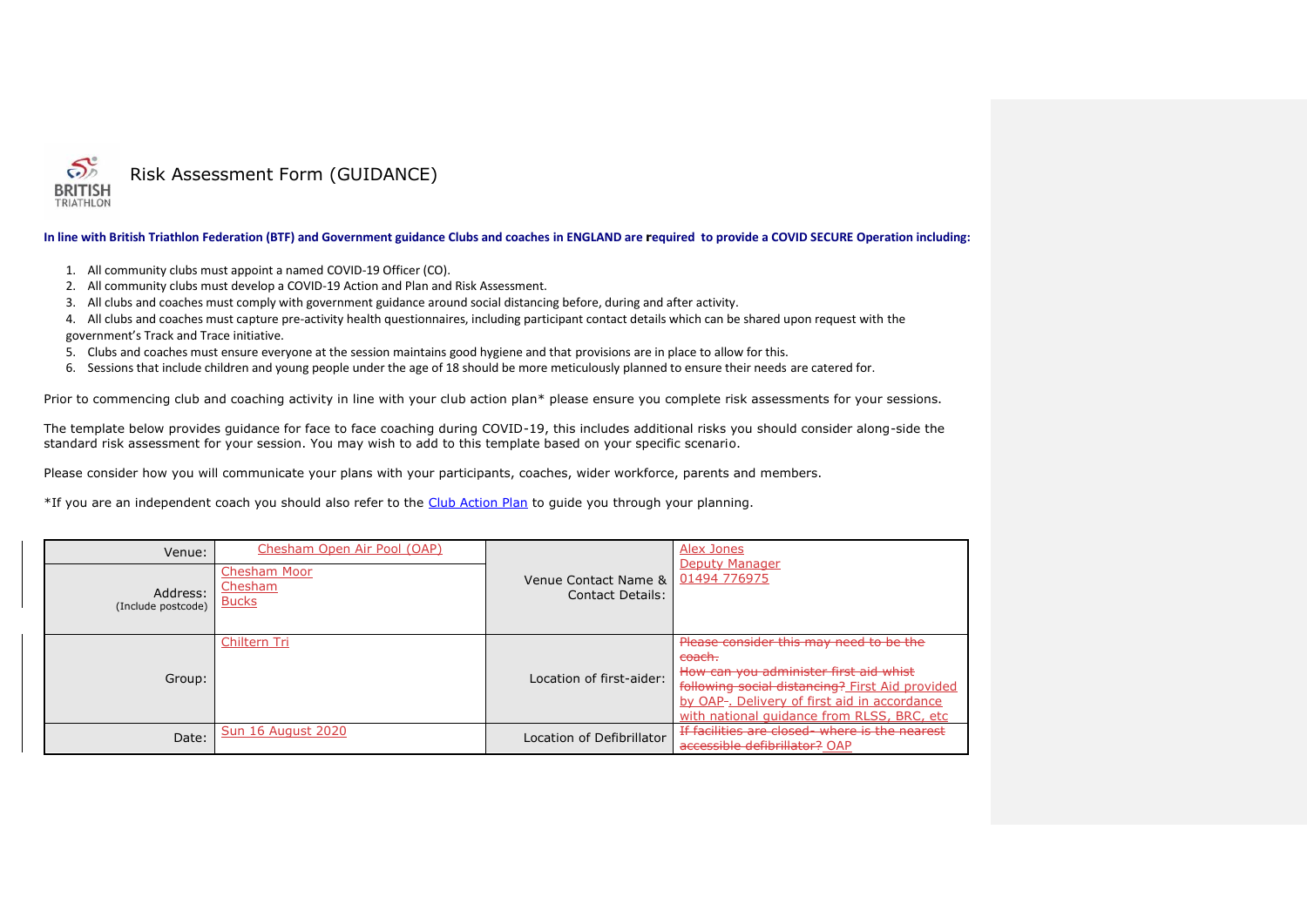|                                           | Time:            | 1700                                                                                                                                                                                                 | Location of telephone:         | Reception                                                                                                                                                                                                                                                                                                                             |  |  |
|-------------------------------------------|------------------|------------------------------------------------------------------------------------------------------------------------------------------------------------------------------------------------------|--------------------------------|---------------------------------------------------------------------------------------------------------------------------------------------------------------------------------------------------------------------------------------------------------------------------------------------------------------------------------------|--|--|
| Participants:                             | Number:          | <b>Max 20</b>                                                                                                                                                                                        | Location of toilets:           | Please check if toilets will be open. Changing<br>room                                                                                                                                                                                                                                                                                |  |  |
|                                           | Age:             | $18+$                                                                                                                                                                                                | Location of changing<br>rooms: | If closed-consider if any changing is needed<br>and what quidance should be given to<br>participants<br>Changing rooms closed. All advised to come<br>ready to swim.                                                                                                                                                                  |  |  |
|                                           | Ability:         | Please consider changes to fitness from<br>lockdown, people who have had COVID-<br>19 and the effects to their health. Good<br>level of fitness however sessions will be<br>adjusted to accommodated | Location of first-aid kit:     | If facilities are closed can the you provide<br>this?<br>Reception                                                                                                                                                                                                                                                                    |  |  |
|                                           | Lead coach name: |                                                                                                                                                                                                      | Stocked and maintained:        | <del>∣ No</del><br>Yes                                                                                                                                                                                                                                                                                                                |  |  |
| Venue documents read                      | and understood   | Normal operating procedures:<br>$\exists$ Ne<br>Yes                                                                                                                                                  | Additional notes:              |                                                                                                                                                                                                                                                                                                                                       |  |  |
| (please $\checkmark$ appropriate<br>box): |                  | Health and safety policy:<br>$\Box$ Yes<br>⊣—No                                                                                                                                                      |                                | Document will be updated as required by BTF<br>other governing body / PHE / government<br>quidance.<br>All members incl. cttee and coaches are<br>advised that this document must be adhered<br>to. Failure to comply with venue / BTF<br>requirements will result in them being asked<br>not to attend session until further notice. |  |  |
|                                           |                  | Emergency action plan (EAP):<br>l Yes                                                                                                                                                                |                                |                                                                                                                                                                                                                                                                                                                                       |  |  |

COVID-19 Additional Considerations Risk Assessment Form

Always start your planning process by reviewing the latest guidance from British Triathlon: <https://www.britishtriathlon.org/covid-19/coaching> Please note the guidance has variation across England, Scotland and Wales.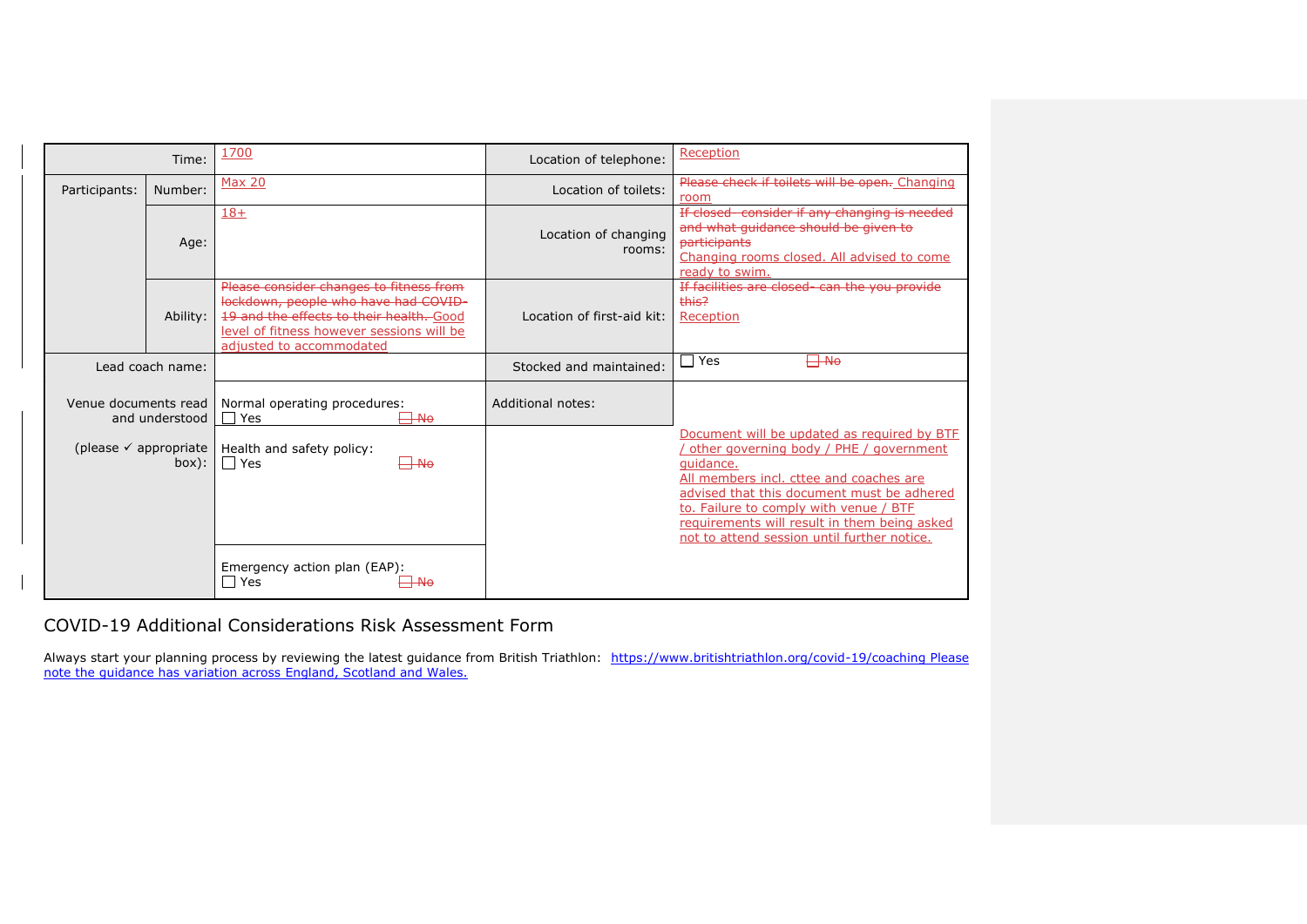| <b>Location &amp;</b><br><b>Description of</b><br>Hazard:                             | People<br>at Risk: | <b>Level of Risk</b><br>(High/Medium<br>$/$ Low $)$ : | <b>Advice</b><br><b>Required:</b><br>(from whom)             | Action(s) to Mitigate/<br><b>Remove Risk:</b>                                                                                                                                                                                                               | <b>Person</b><br>responsible<br>for resolution: | <b>Residual Risk:</b><br>After resolution | <b>Dates</b><br><b>Reviewed</b> |
|---------------------------------------------------------------------------------------|--------------------|-------------------------------------------------------|--------------------------------------------------------------|-------------------------------------------------------------------------------------------------------------------------------------------------------------------------------------------------------------------------------------------------------------|-------------------------------------------------|-------------------------------------------|---------------------------------|
| Social distancing                                                                     | All                | Likelihood:<br>medium<br>Impact:<br>high              | <del>⊟ No</del><br>$\Box$ Yes<br>If yes, who÷<br>Venue / BTF | Ensure large open area to train<br>Avoid any activities that brings<br>participants in close proximity<br>or sharing equipment.                                                                                                                             | Coach                                           | Likelihood: low<br>Impact:<br>high        | ongoing                         |
| equipment                                                                             | all                | Likelihood:<br><u>low</u><br>Impact:<br>high          | <del>⊟ No</del><br>$\Box$ Yes<br>If yes, who:<br>Club        | Have a no touch/sharing policy<br>on cones/ equipment                                                                                                                                                                                                       | All                                             | Likelihood: low<br>Impact:<br>High        | ongoing                         |
| Access points<br>(gates/ barriers<br>etc)                                             | All                | Likelihood:<br>medium<br>Impact:<br>high              | <del>⊟ No</del><br>$\Box$ Yes<br>If yes, who:<br>Venue       | Consider if Ffacilities cannot be<br>opened without touching. / use<br>gloves also consider if<br>emergency access may be<br>restricted hand sanitiser is<br>being made available by<br>venue. Coaches will also have<br>sanitiser available on poolside    | Venue.<br>Coach                                 | Likelihood: low<br>Impact:<br>high        | ongoing                         |
| Other users- If<br>public areas you<br>may not have any<br>control of other<br>users- | All                | Likelihood:<br><u>low</u><br>Impact:<br>high          | $\Box$ No<br>$\mathsf{H}$ $\mathsf{H}$<br>If yes, who:       | Give clear rules to participants<br>to social distance with other<br>users of space-consider<br>stopping session if unable to<br>maintain distances. Chiltern Tri<br>have exclusive use of the pool.<br>OAP are leaving a timely gap<br>between pool users. | Venue                                           | Likelihood: low<br>Impact: high           | ongoing                         |
| Method of travel for<br>coach and<br>participants to the<br>session.                  | All                | Likelihood:<br>low<br>Impact:<br><u>low</u>           | <del>⊟ No</del><br>$\Box$ Yes<br>If yes, who:<br>Club        | Please consider travel to<br>sessions avoiding public<br>transport where possible.<br>Check parking availability .<br>Members are not to car share<br>unless government quidance<br>allows.                                                                 | All                                             | Likelihood: low<br>Impact: low            | ongoing                         |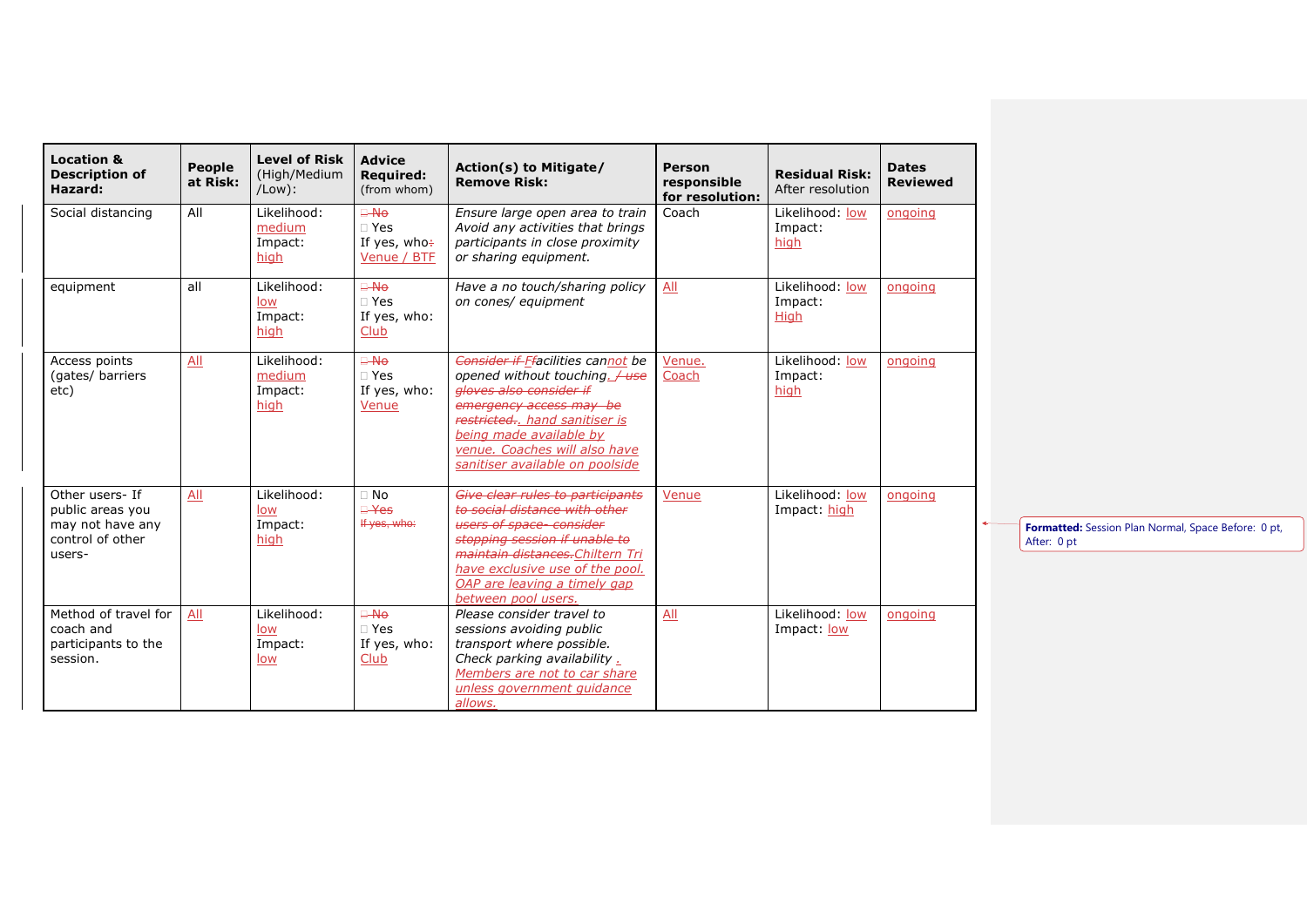| <b>Location &amp;</b><br><b>Description of</b><br>Hazard: | People<br>at Risk:         | <b>Level of Risk</b><br>(High/Medium<br>/Low): | <b>Advice</b><br><b>Required:</b><br>(from whom) | Action(s) to Mitigate/<br><b>Remove Risk:</b>                                                                                                                           | Person<br>responsible<br>for resolution: | <b>Residual Risk:</b><br>After resolution | <b>Dates</b><br><b>Reviewed</b> |
|-----------------------------------------------------------|----------------------------|------------------------------------------------|--------------------------------------------------|-------------------------------------------------------------------------------------------------------------------------------------------------------------------------|------------------------------------------|-------------------------------------------|---------------------------------|
| Permissions to use<br>area                                | $\underline{\mathsf{All}}$ | Likelihood:<br>low<br>Impact: low              | $\Box$ No<br>$\Box$ Yes<br>If yes, who:          | Do you have permission to use<br>the area-some parks have<br>specific bye laws- or may have<br>additional restrictions Chiltern<br>Tri has dedicated use of the<br>pool | <b>Club</b>                              | Likelihood: low<br>Impact: low            | ongoing                         |

**Formatted:** Session Plan Normal, Space Before: 0 pt, After: 0 pt

## Risk Assessment Form Part 2

| <b>Location &amp;</b><br><b>Description of</b><br>Hazard: | People<br>at Risk: | <b>Level of Risk</b><br>(High/Medium<br>/Low): | <b>Advice</b><br><b>Required:</b><br>(from whom)                    | Action(s) to Mitigate/<br><b>Remove Risk:</b>                                                                                                                                                                                                                                                                                                      | Person<br>responsible<br>for resolution: | <b>Residual Risk:</b><br>After resolution | <b>Dates</b><br><b>Reviewed</b> |
|-----------------------------------------------------------|--------------------|------------------------------------------------|---------------------------------------------------------------------|----------------------------------------------------------------------------------------------------------------------------------------------------------------------------------------------------------------------------------------------------------------------------------------------------------------------------------------------------|------------------------------------------|-------------------------------------------|---------------------------------|
| Participant health<br>and ability to<br>exercise          | Alll               | Likelihood:<br>low<br>Impact:<br>high          | $\Box$ No<br>$\sqcap$ Yes<br>If yes, who:<br>Club                   | How will you determine your<br>participants current fitness<br>levels and how will you ensure<br>that you factor in a variety of<br>levels of performance? This will<br>need to be done in advance of<br>the session. All participants to<br>complete current pre-activity<br>health questionnaire.<br>Coaches will adapt sessions to<br>the group | All                                      | Likelihood: low<br>Impact: low            | ongoing                         |
| PPE for coach &<br>participants                           | All                | Likelihood:<br>medium<br>Impact: low           | $\Box$ No<br>$\Box$ Yes<br>If yes, who:<br>BTF, Govt,<br><b>PHE</b> | The coach should check latest<br>quidance on this- in some<br>cases this will be personal<br>choice.                                                                                                                                                                                                                                               | Coach                                    | Likelihood: low<br>Impact: low            | ongoing                         |
| Hand washing                                              | All                | Likelihood:<br>low<br>Impact: low              | $\Box$ No<br>$\sqcap$ Yes<br>If yes, who:<br>Venue, govt            | Will facilities be open? What<br>alternatives can you put it in<br>pace (e.g. hand<br>sanitiser)-Facilities will be<br>available. Sanitiser will also be<br>available                                                                                                                                                                              | all                                      | Likelihood: low<br>Impact: low            | ongoing                         |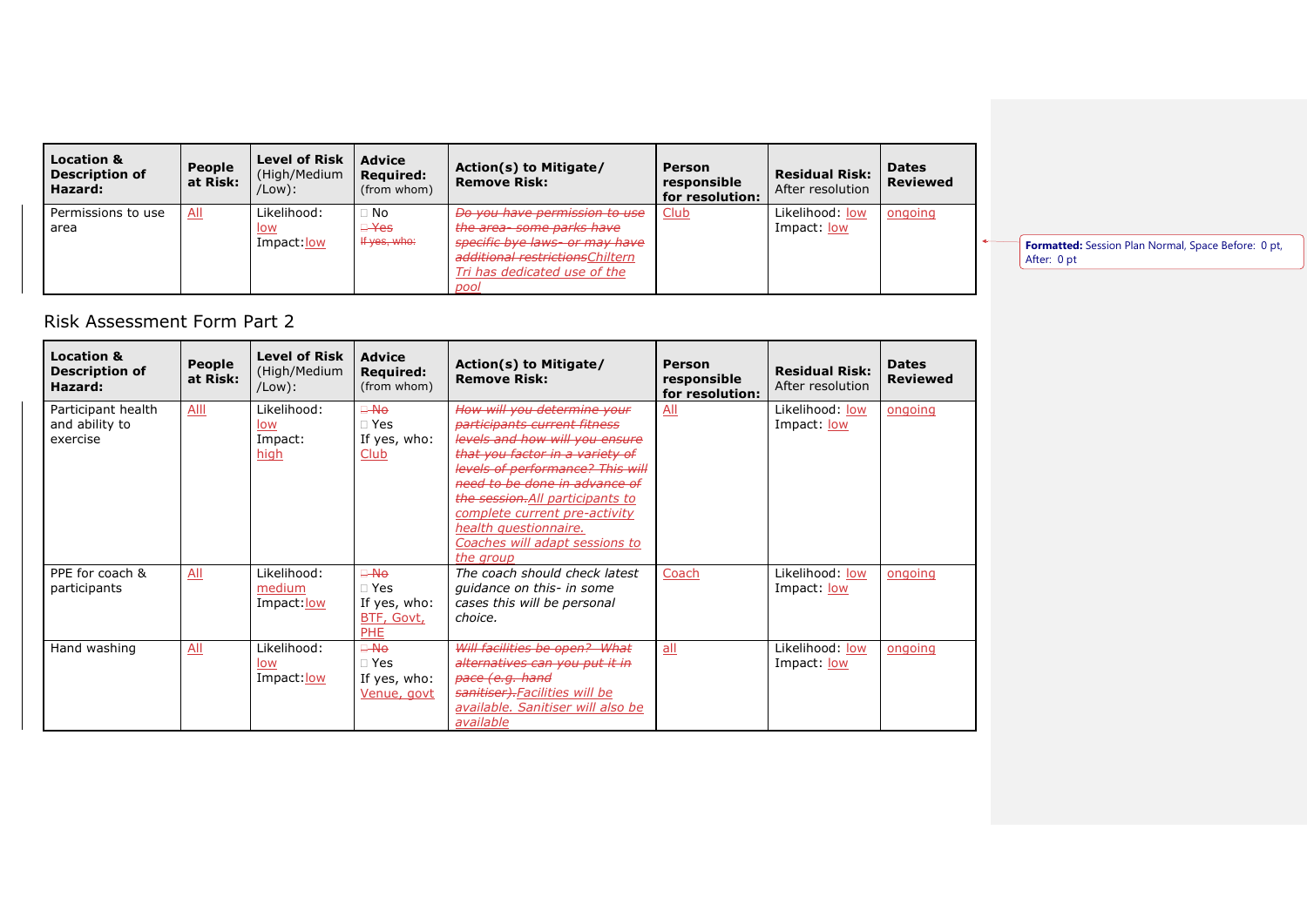| <b>Location &amp;</b><br><b>Description of</b><br>Hazard: | <b>People</b><br>at Risk: | <b>Level of Risk</b><br>(High/Medium<br>$/$ Low $)$ : | <b>Advice</b><br><b>Required:</b><br>(from whom) | Action(s) to Mitigate/<br><b>Remove Risk:</b> | <b>Person</b><br>responsible<br>for resolution: | <b>Residual Risk:</b><br>After resolution | <b>Dates</b><br><b>Reviewed</b> |
|-----------------------------------------------------------|---------------------------|-------------------------------------------------------|--------------------------------------------------|-----------------------------------------------|-------------------------------------------------|-------------------------------------------|---------------------------------|
|                                                           |                           | Likelihood:<br>Impact:                                | $\Box$ -No<br><del>□ Yes</del><br>If yes, who:   |                                               |                                                 | Likelihood:<br>Impact:                    |                                 |
|                                                           |                           | <b>Likelihood:</b><br>Impact:                         | $\Box$ No<br>$\Box$ Yes<br>If yes, who:          |                                               |                                                 | Likelihood:<br>Impact:                    |                                 |
|                                                           |                           | <b>Likelihood:</b><br>Impact:                         | $\Box$ No<br>$\Box$ Yes<br>If yes, who:          |                                               |                                                 | Likelihood:<br>Impact:                    |                                 |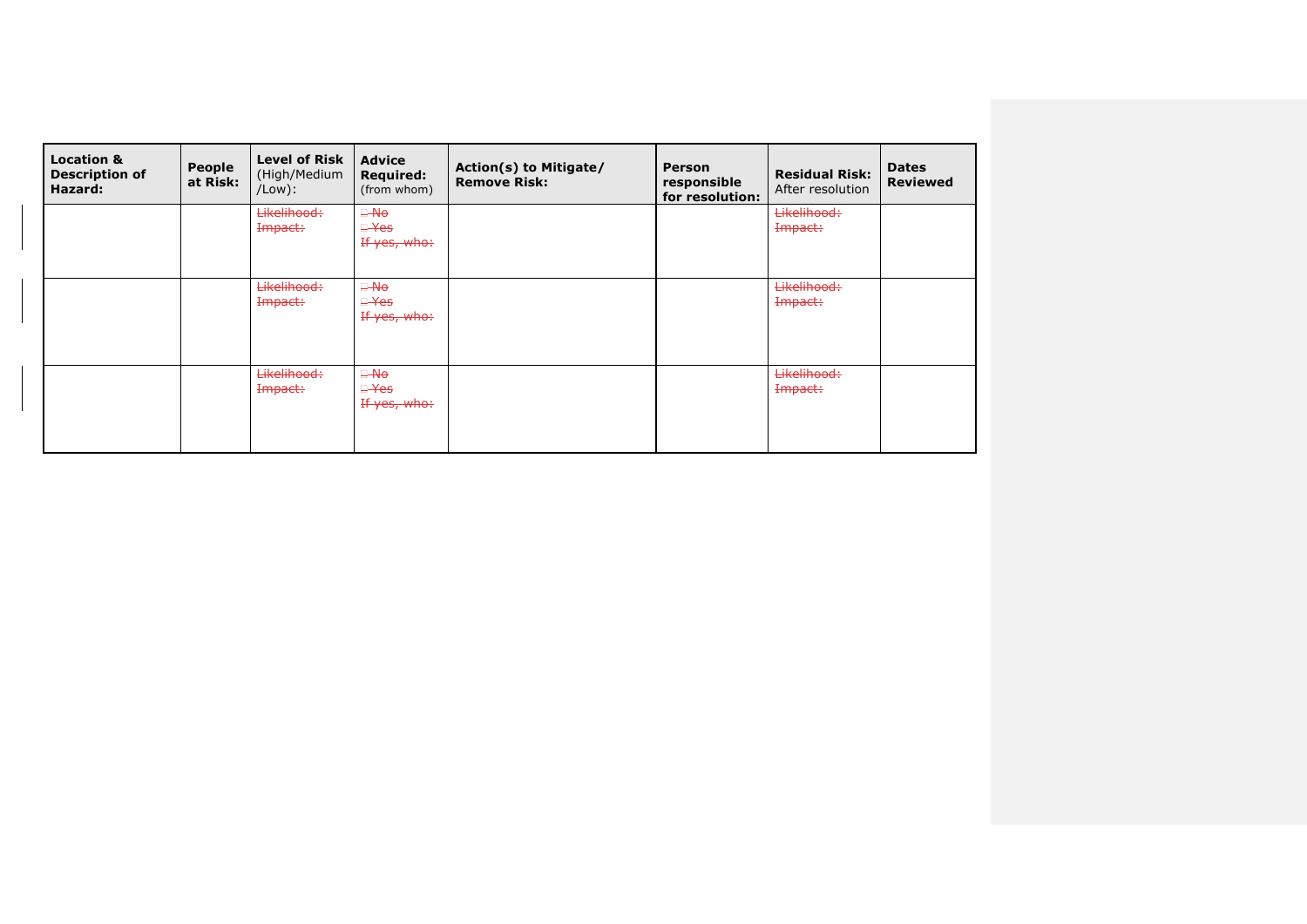| Insert Diagram(s) of layout of venue with key safety elements marked (this page is intended to be shared between Risk Assessment and EAP):                                                                                                                                                      |                                                              |
|-------------------------------------------------------------------------------------------------------------------------------------------------------------------------------------------------------------------------------------------------------------------------------------------------|--------------------------------------------------------------|
| Mapping software can support this process:                                                                                                                                                                                                                                                      |                                                              |
| • Use measuring tools to work out distances / space available to ensure social distancing with athletes and other users<br>Plan routes carefully and can be shared with all                                                                                                                     |                                                              |
| Define meeting places and advise on parking/access<br>You may be able to check busy times- some public spaces have real time information on usage<br>Insert Diagram(s) of layout of venue with key safety elements marked (this page is intended to be shared between Risk Assessment and EAP): |                                                              |
|                                                                                                                                                                                                                                                                                                 |                                                              |
| Access to toilets (in ladies)                                                                                                                                                                                                                                                                   |                                                              |
| lifequard                                                                                                                                                                                                                                                                                       |                                                              |
| Pole<br>Pole                                                                                                                                                                                                                                                                                    |                                                              |
|                                                                                                                                                                                                                                                                                                 |                                                              |
|                                                                                                                                                                                                                                                                                                 |                                                              |
| Pool<br>Club uses whole pool.                                                                                                                                                                                                                                                                   |                                                              |
| cover<br>Stars represent cones which will be put on poolside to indicate to swimmers where to stop. Each cone is 2m apart down the<br>length of the pool.                                                                                                                                       |                                                              |
| Swimmers will start and stop at these cones having self seeded their position in the lane. If changes need to be made it will<br>be once the lane has stopped.                                                                                                                                  |                                                              |
| Normal swim direction applies.                                                                                                                                                                                                                                                                  |                                                              |
|                                                                                                                                                                                                                                                                                                 |                                                              |
|                                                                                                                                                                                                                                                                                                 |                                                              |
| Pole<br>Pole                                                                                                                                                                                                                                                                                    |                                                              |
|                                                                                                                                                                                                                                                                                                 |                                                              |
| Shallow end<br>Deep water                                                                                                                                                                                                                                                                       |                                                              |
|                                                                                                                                                                                                                                                                                                 | Formatted: Indent: Left: 1.27 cm, No bullets or<br>numbering |